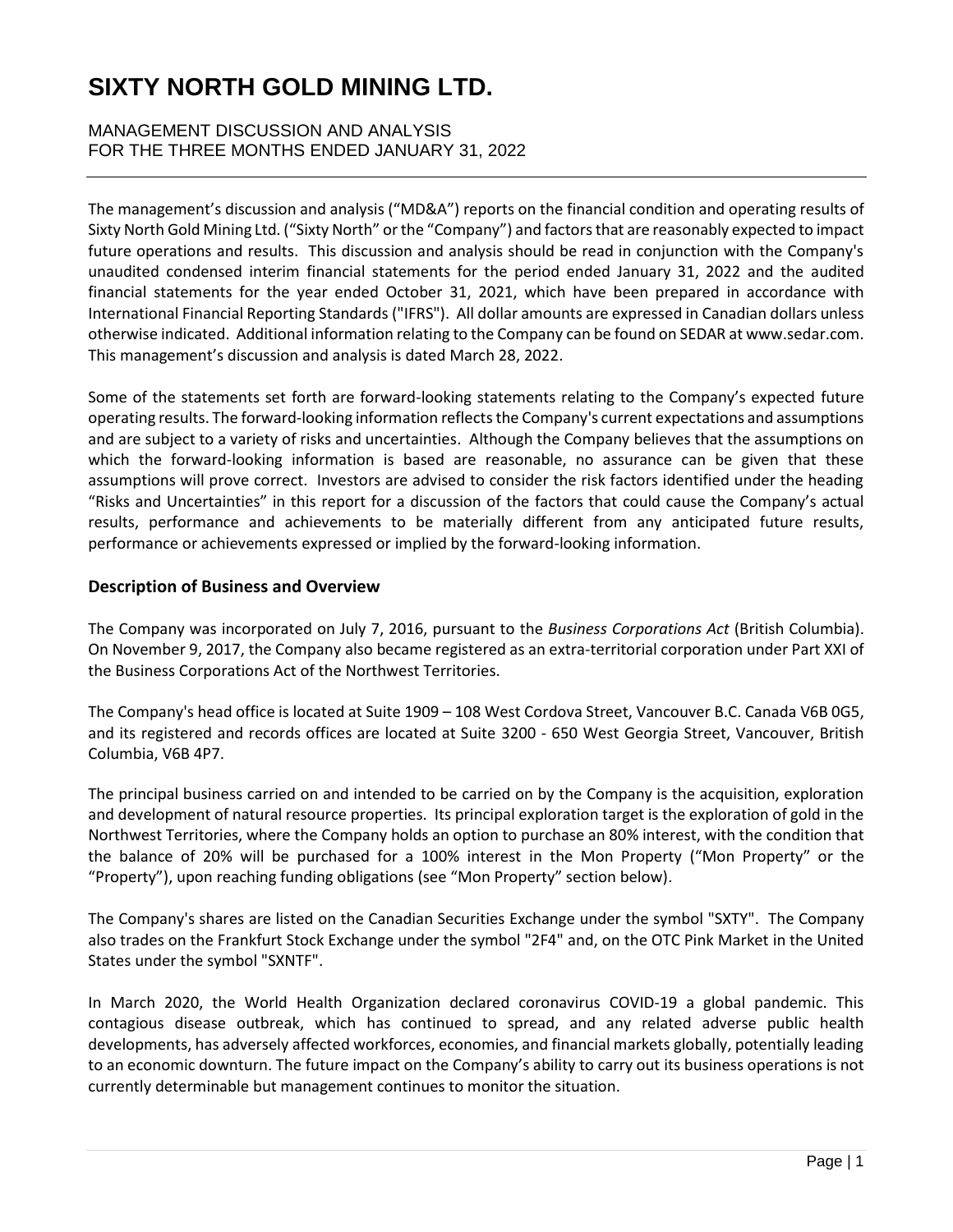MANAGEMENT DISCUSSION AND ANALYSIS FOR THE THREE MONTHS ENDED JANUARY 31, 2022

### **Exploration and Evaluation Assets**

#### **The Mon Property**

The Mon Property is located 45 kilometres north of Yellowknife, Northwest Territories, Canada, and consists of 11 contiguous mining leases and 3 mineral claims comprising an aggregate of 1,536.92 acres.

On July 8, 2016, the Company signed a letter of intent with New Discovery Mines Ltd. ("NDM") and then entered into an option agreement ("Agreement") on September 2, 2016. The Mon Property (the "Property") includes three NDM claims and eleven Mon Property leases, comprised of an aggregate of 1,536.92 acres, and is located in the mining district of the Northwest Territories. On June 14, 2017, the Company and NDM entered into a restated mineral property earn-in agreement ("Restated Agreement") effective as of September 2, 2016, and further amended the Restated Agreement on October 21, 2019 and April 24, 2020. The Property is subject to a pre-existing royalty agreement between NDM and Giauque Holdings Ltd. (the "Royalty Holder"), which provides for a 2.0% net smelter royalty ("NSR") reserved in favour of the Royalty Holder.

Pursuant to the amendment dated April 24, 2020, the Company paid an extension fee of \$150,000 to NDM during the year ended October 31, 2020.

In order to earn an 80% interest in the Property, the Company has committed to incurring cumulative exploration expenditures of at least \$6,000,000 on the Property as follows:

- i) On or before September 30, 2020, the Company shall deposit an additional \$1,500,000 to NDM (paid) to be spent towards exploration expenditures on the Property as agreed on the last approved budget; however, if substantial progress on a new equity financing for the Property is made by that time, the parties in good faith shall agree to extend this date to October 31, 2020;
- ii) On or before April 30, 2021, the Company shall deposit to NDM the balance of funds to make the Company's total exploration expenditures in the Property equal to \$6,000,000; however, if substantial progress on a new equity financing for the Property is made by that time, the parties in good faith shall agree to extend this date to May 31, 2021.

The following summarizes the Company's exploration expenditures that qualify towards \$6,000,000 commitment:

|                                                | January 31, | October 31, |
|------------------------------------------------|-------------|-------------|
|                                                | 2022        | 2021        |
|                                                |             |             |
| Advanced towards or spent on exploration costs | \$4,628,945 | \$4,380,165 |
| <b>Reclamation deposits</b>                    | 419.540     | 419,540     |
|                                                | \$5,048,485 | \$4,799,705 |

As of the date of the MD&A, the Company has incurred \$5,678,485 in exploration expenditures that qualify towards \$6,000,000 commitment.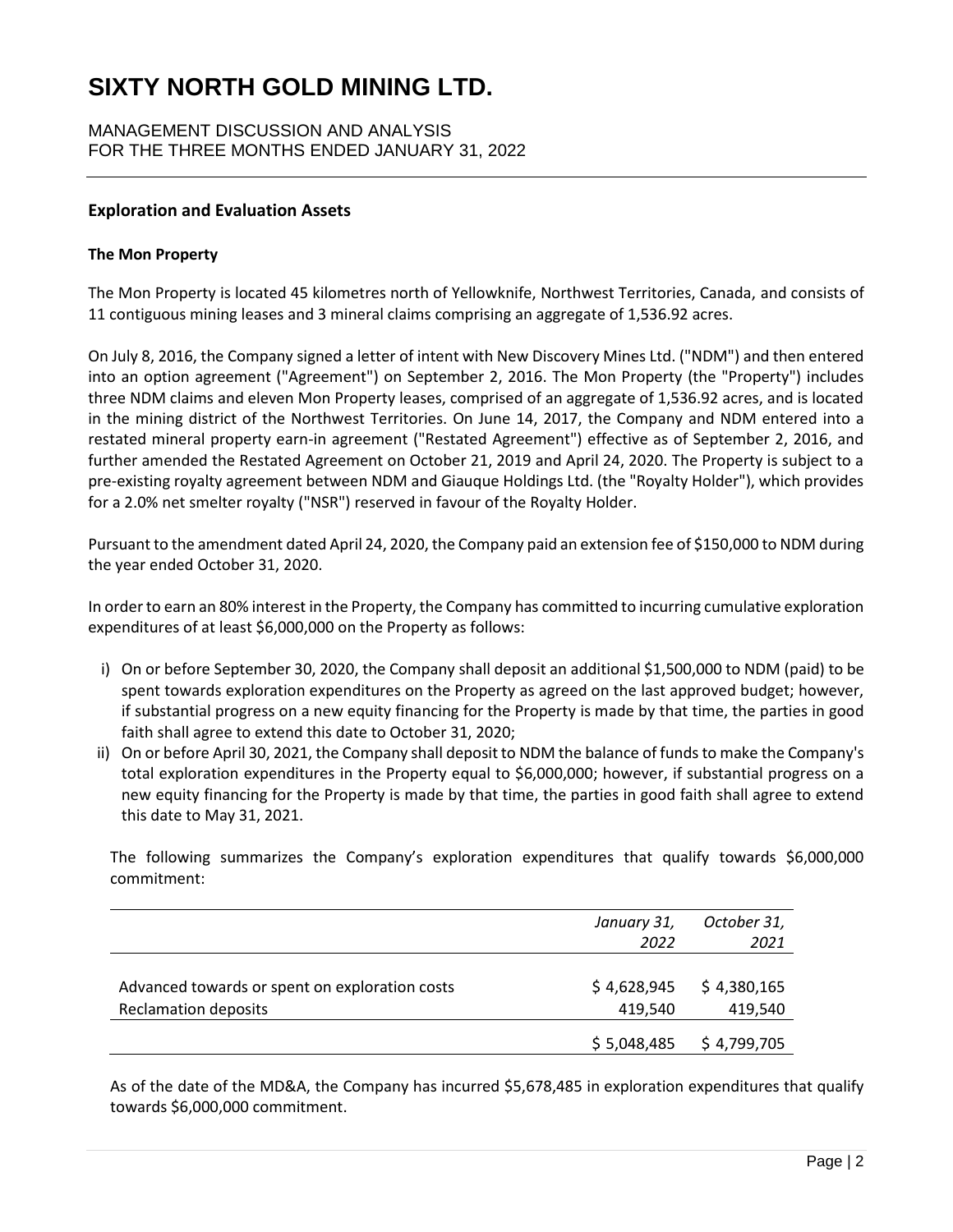## MANAGEMENT DISCUSSION AND ANALYSIS FOR THE THREE MONTHS ENDED JANUARY 31, 2022

In the event that the Company earns its 80% interest in the Property, it will purchase the remaining 20% carried interest held by NDM by the issuance to NDM of the number of common shares of the Company equal to 25% of the total issued and outstanding shares of the Company at that time. NDM will also receive additional common shares of the Company to maintain its twenty-five percent interest of the total issued and outstanding shares of the Company, until the total expenditures specifically for the exploration and development of the A-Zone on the Property reaches a total of \$6,000,000. NDM is a private company that is 50% owned and controlled by the President and CEO of the Company.

In addition, the Property is subject to a minimum annual advanced royalty payment to the Royalty Holder of US\$20,000, which commenced in January 2017, and is payable on or before January 30th of each year. A deduction of 20% of all advance royalty payments may be made from the first year's NSR payments, and thereafter the balance of the advanced royalty payments may be deducted from future NSR payments. As of the date of the MD&A, the Company has paid US\$120,000 (\$156,532) in advance royalty payments.

The Mon Property is an exploration stage property with no mineral reserves or resources as of this report date.

A Technical Report dated December 11, 2017, on the Property was prepared by David DuPre, P. Geo., and Kevin Fitzpatrick, P.Eng., the "qualified persons", as defined under National Instrument 43-101 ("NI 43-101") and can be viewed on www.sedar.com.

## **The Hangstone Property**

On November 17, 2020, the Company entered into an option agreement ("Agreement") to acquire 100% interest in the Hangstone Property (the "Property"). The Property includes ten mineral claims comprised of an aggregate of 2,102 hectares, and is located in the mining district of the Northwest Territories. The vendor retains a 2% net smelter royalty ("NSR"), half of which may be purchased by the Company for \$1,000,000 any time prior to commercial production.

The Company may earn the 100% interest in the Property by:

- i) Paying \$15,000 in cash (paid), issuing 300,000 shares of the Company (issued), and incurring \$15,000 expenditures (incurred) on the Property upon signing the Agreement;
- ii) Paying \$20,000 in cash (paid), issuing 400,000 shares of the Company (issued), and incurring \$80,000 expenditures on the Property on or before first anniversary of the Agreement date;
- iii) Paying \$30,000 in cash, issuing 500,000 shares of the Company, and incurring \$120,000 expenditures on the Property on or before second anniversary of the Agreement date;
- iv) Paying \$60,000 in cash, issuing 500,000 shares of the Company, and incurring \$200,000 expenditures on the Property on or before third anniversary of the Agreement date;
- v) Paying \$150,000 in cash, issuing 700,000 shares of the Company, and incurring \$300,000 expenditures on the Property on or before forth anniversary of the Agreement date; and
- vi) Incurring \$300,000 expenditures on the Property on or before fifth anniversary of the Agreement date.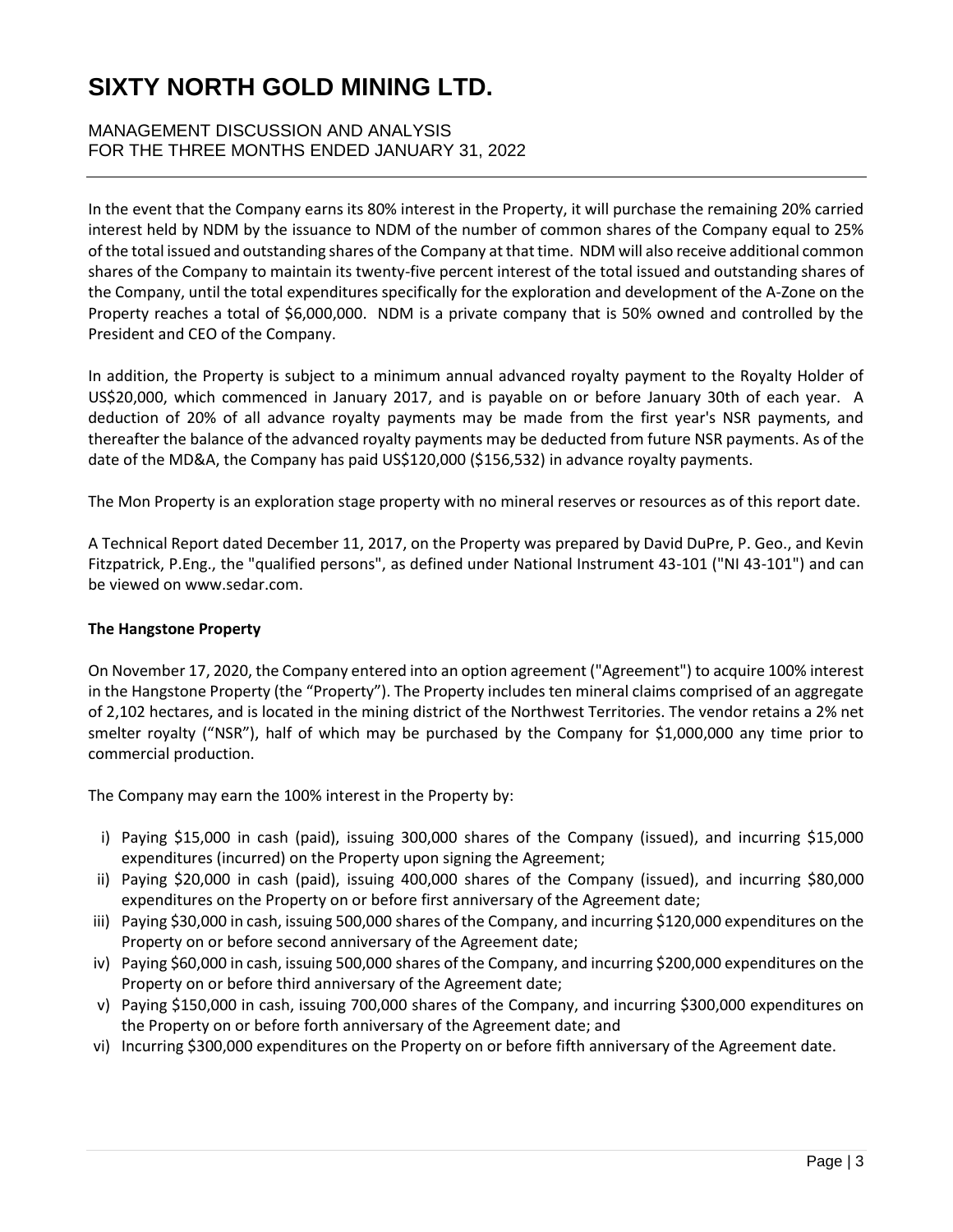## MANAGEMENT DISCUSSION AND ANALYSIS FOR THE THREE MONTHS ENDED JANUARY 31, 2022

As per the terms of the Agreement, the Company has right to defer expenditures on the property for any period by one year. On October 14, 2021, the Company exercised its right to defer first year anniversary expenditures (Note 4b (ii)) of \$80,000 by one year.

### **Overall Performance and Results of Operations**

#### Three months ended January 31, 2022

The Company incurred a net loss of \$115,753 during the three months ended January 31, 2022 compared to a net loss of \$176,255 during the three months ended January 31, 2021. The significant changes were as follows:

- Investor relations expenses increased to \$40,506 (2021 \$84,848). The difference is primarily due to decrease in investor relations consulting fee.
- Professional fees of \$12,736 (2021 \$29,663) include accounting, legal and audit expense. The decrease is due to the decrease in professional services availed during the period.
- General and administration expenses of \$11,345 (2021 \$7,305) increased with increase in insurance and office expense.

| <b>Period Ended</b>                                | 2022<br>Jan 31 | 2021<br><b>Oct 31</b> | 2021<br><b>Jul 31</b> | 2021<br>Apr 30 | 2021<br>Jan 31 | 2020<br><b>Oct 31</b> | 2020<br><b>Jul 31</b> | 2020<br>Apr 30 |
|----------------------------------------------------|----------------|-----------------------|-----------------------|----------------|----------------|-----------------------|-----------------------|----------------|
| <b>Operation expenses</b>                          | (115, 753)     | (235, 730)            | (166,087)             | (142,070)      | (176, 255)     | (274, 417)            | (125, 106)            | (109,816)      |
| Net earnings (loss)                                | (115, 753)     | (228, 147)            | (166,087)             | (142,070)      | (176, 255)     | (274.417)             | (125, 106)            | (109, 816)     |
| (Loss) earnings per<br>share, basic and<br>diluted | (0.00)         | (0.00)                | (0.00)                | (0.00)         | (0.00)         | (0.00)                | (0.00)                | (0.00)         |

#### **Summary of Quarterly Results:**

## **Liquidity and Solvency**

As at January 31, 2022, the Company had cash of \$716,976 and working capital of \$706,117. The Company does not expect to generate revenues in the near future and will require additional funds to meet its commitments under the earn-in agreement with NDM and to continue operations. If the Company does not raise the required funds, it may not be able to meet its ongoing obligations. These circumstances may cast significant doubt as to the Company's ability to continue as a going concern and the appropriateness of the use of accounting principles applicable to a going concern.

During the period ended January 31, 2022, the primary uses of cash were operating activities - \$56,441 (2021 - \$140,440), reclamation deposits of \$nil (2021 - \$303,327), and exploration and evaluation expenditures of \$294,332 (2021 - \$67,246). The primary source of cash was issuance of shares for \$nil (2021 - \$216,030), net of issue cost, and share subscriptions of \$nil (2021 - \$123,669).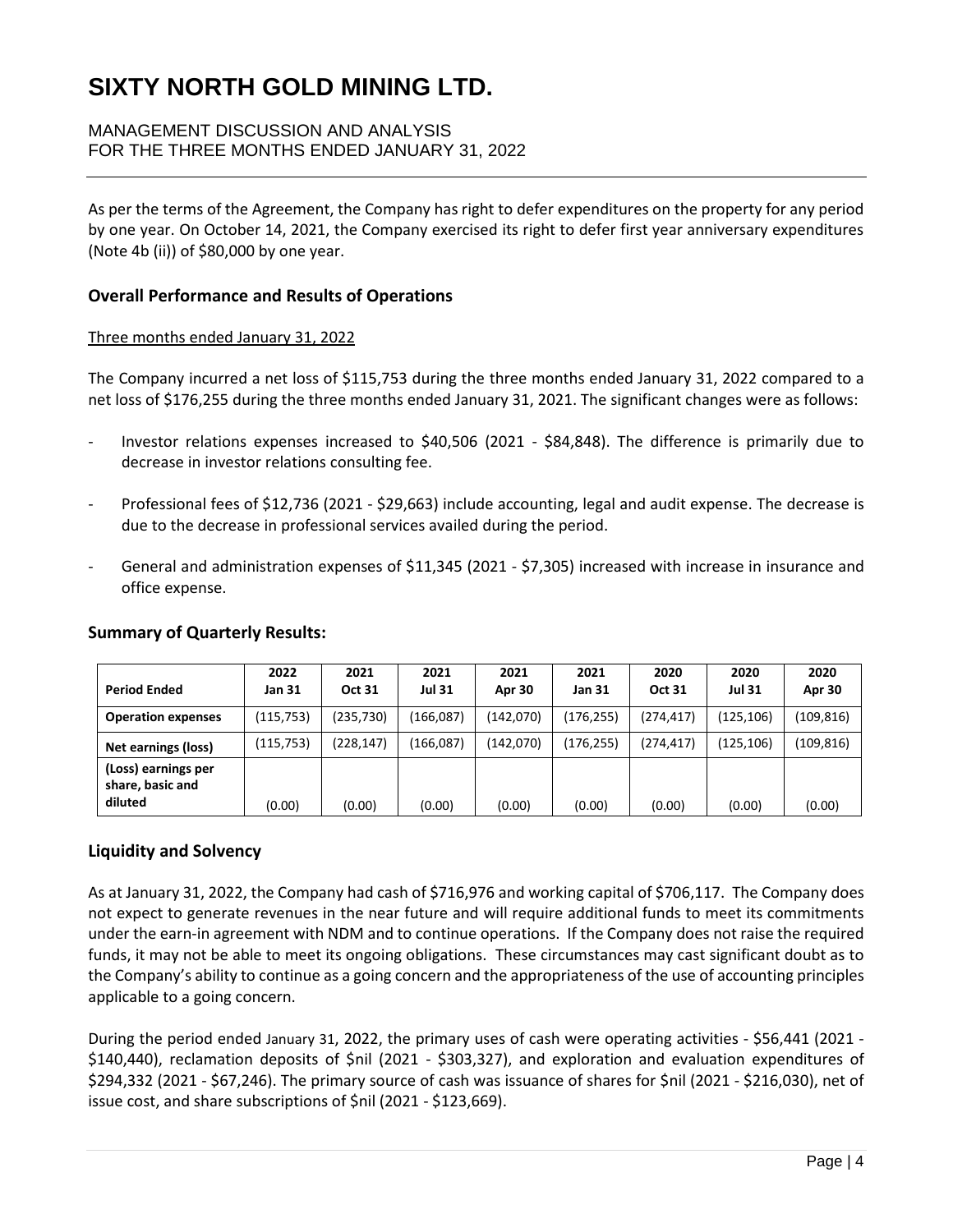## MANAGEMENT DISCUSSION AND ANALYSIS FOR THE THREE MONTHS ENDED JANUARY 31, 2022

The Company is closely monitoring its cash requirements and evaluating various strategic and short-term alternatives.

There is no guarantee that the Company will obtain further future funding, and the amount, timing and nature of financing may be materially impacted by the economic climate in capital markets.

#### **Off-Balance Sheet Arrangements**

The Company has no off-balance sheet arrangements other than those described elsewhere in this report.

#### **Critical Accounting Polices and Estimates**

Certain carrying amounts of assets and liabilities require judgements, assumption and estimates as the basis for determining the stated amounts. Examples of significant estimates made by management include the determination of mineralized reserves, estimating the fair values of financial instruments, impairment of longlived assets, reclamation and rehabilitation provisions, valuation allowances for future income tax assets and assumptions used for valuation of warrants and share-based compensation. Actual results may differ from those estimates.

A detailed summary of all of the Company's significant accounting policies is included in Note 3 to the annual audited financial statements for the year ended October 31, 2021.

#### **Risks and Uncertainties**

The Company does not own the Mon Property, and only has a right to earn an interest therein pursuant to an option agreement. The Company must expend a total of \$6,000,000 on the Mon Property in order to acquire an 80% interest in the project, and then may acquire NDM's 20% interest by issuing shares, subject to a 2.0% net smelter returns royalty. There is no assurance that the Company's mineral exploration and development activities will result in any discoveries of commercial bodies of ore.

There is no assurance that additional funding will be available for further operations or to fulfill its obligations under the applicable agreements. If the Company is unsuccessful in raising further funds, it may not earn any interest in the Mon Property.

Companies in the mineral and exploration and development industry are subject to many risks including, but not limited to, infrastructure, government regulations, environmental issues, metal prices and currency fluctuations and uninsured and litigation risks. There is no assurance that the Company will be able to establish a practical working relationship with any First Nations in the area which would allow it to ultimately develop the Property.

Furthermore, the availability of services such as drilling contractors and geological service companies, and/or the terms on which these services are provided, may be adversely affected by global economic impacts on such service providers. Adverse effects on the capital markets generally may make the raising of capital by equity or debt financing much more difficult, and the Company is dependent upon the capital markets to raise further financing.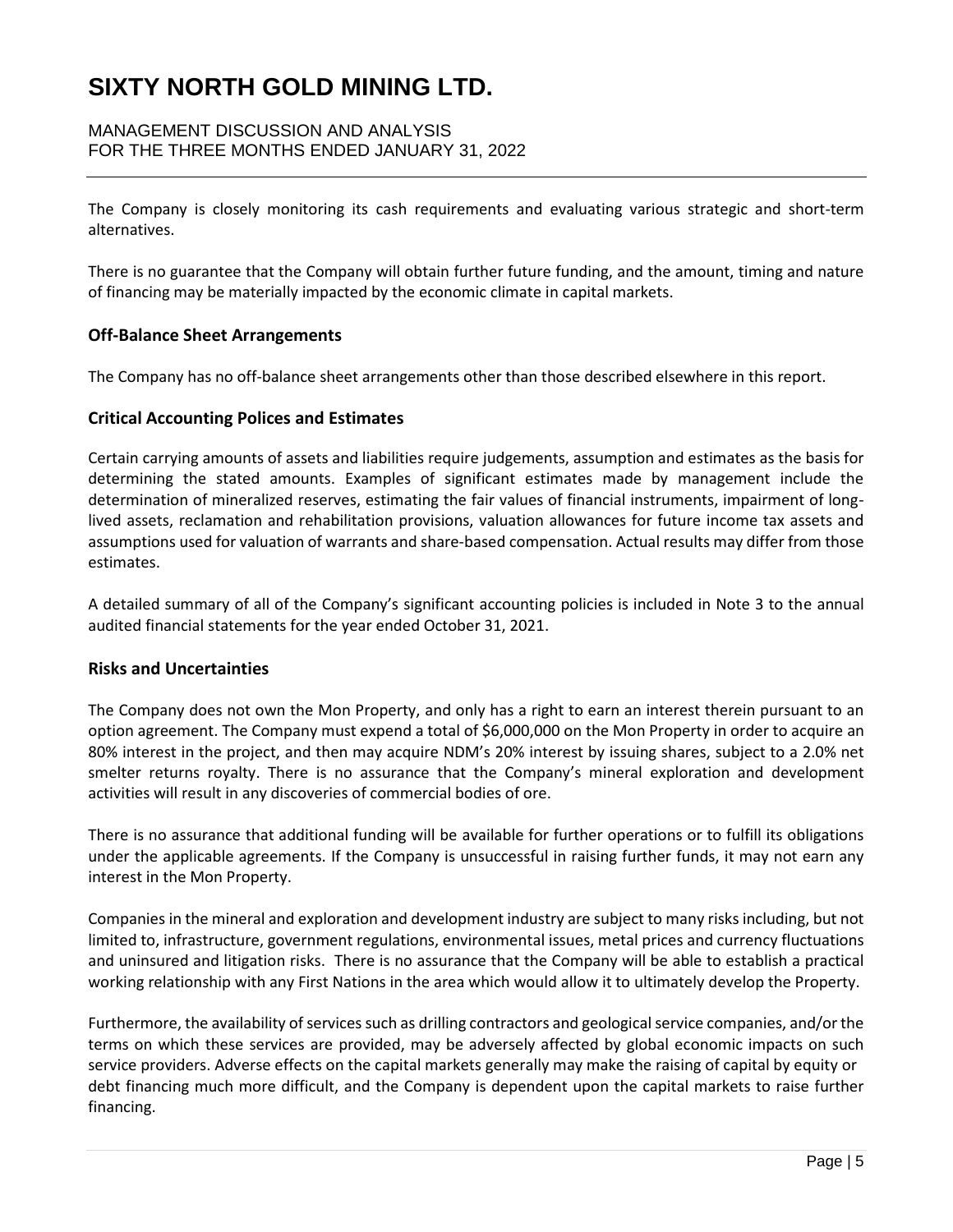MANAGEMENT DISCUSSION AND ANALYSIS FOR THE THREE MONTHS ENDED JANUARY 31, 2022

#### **Related Party Transactions**

The Company defines key management personnel as officers and directors of the Company and/or entities controlled by them. During the three months ended January 31, 2022, the Company incurred the following key management compensation charges:

|                                               |        | Three months ended |  |  |
|-----------------------------------------------|--------|--------------------|--|--|
|                                               |        | January 31,        |  |  |
|                                               | 2022   | 2021               |  |  |
|                                               | (\$)   | (\$)               |  |  |
| <b>Management fees</b>                        |        |                    |  |  |
| Company controlled by the VP Corporate        |        |                    |  |  |
| Development (former President & CEO),         |        |                    |  |  |
| Ronald Handford                               | 15,000 | 15,000             |  |  |
| Director and CFO, John Campbell               | 15,000 | 15,000             |  |  |
| Company controlled by the President           |        |                    |  |  |
| & CEO, Dr. Dave R. Webb                       | 15,000 | 15,000             |  |  |
|                                               | 45,000 | 45,000             |  |  |
| <b>Investor relations consulting fee</b>      |        |                    |  |  |
| Director (former President & CEO), Gavin Kirk |        | 6,000              |  |  |
| Total                                         | 45,000 | 51,000             |  |  |

During the three ended January 31, 2022, the Company incurred the following exploration and evaluation assets expenditure with the related parties:

- a) The Company paid \$25,552 (US \$20,000) (2021 \$25,904) in annual advance royalty payments to Giauque Holdings Ltd ("Giauque"), a company controlled by the President & CEO.
- b) The Company paid \$28,406 (2021 \$12,615) in Mon Property exploration expenditures to DRW Geological Consultants Ltd. ("DRW"), a company controlled by the President & CEO.
- c) The Company paid \$19,452 (2021 \$28,526) in administration fee for Mon Property exploration expenditures to New Discovery Mines Ltd. ("NDM"), a company 50% owned by the President & CEO.

#### Related Party Balance

As at January 31, 2022, accounts payable and accrued liabilities include \$75,000 (October 31, 2021 - \$30,000) payable to directors, officers, and companies controlled by directors and officers for accrued fees.

#### Other Transactions

#### *During the year ended October 31, 2021:*

Fees of \$90,000 to the Vice-President, Corporate Development were settled by the issuance of 1,615,384 common shares.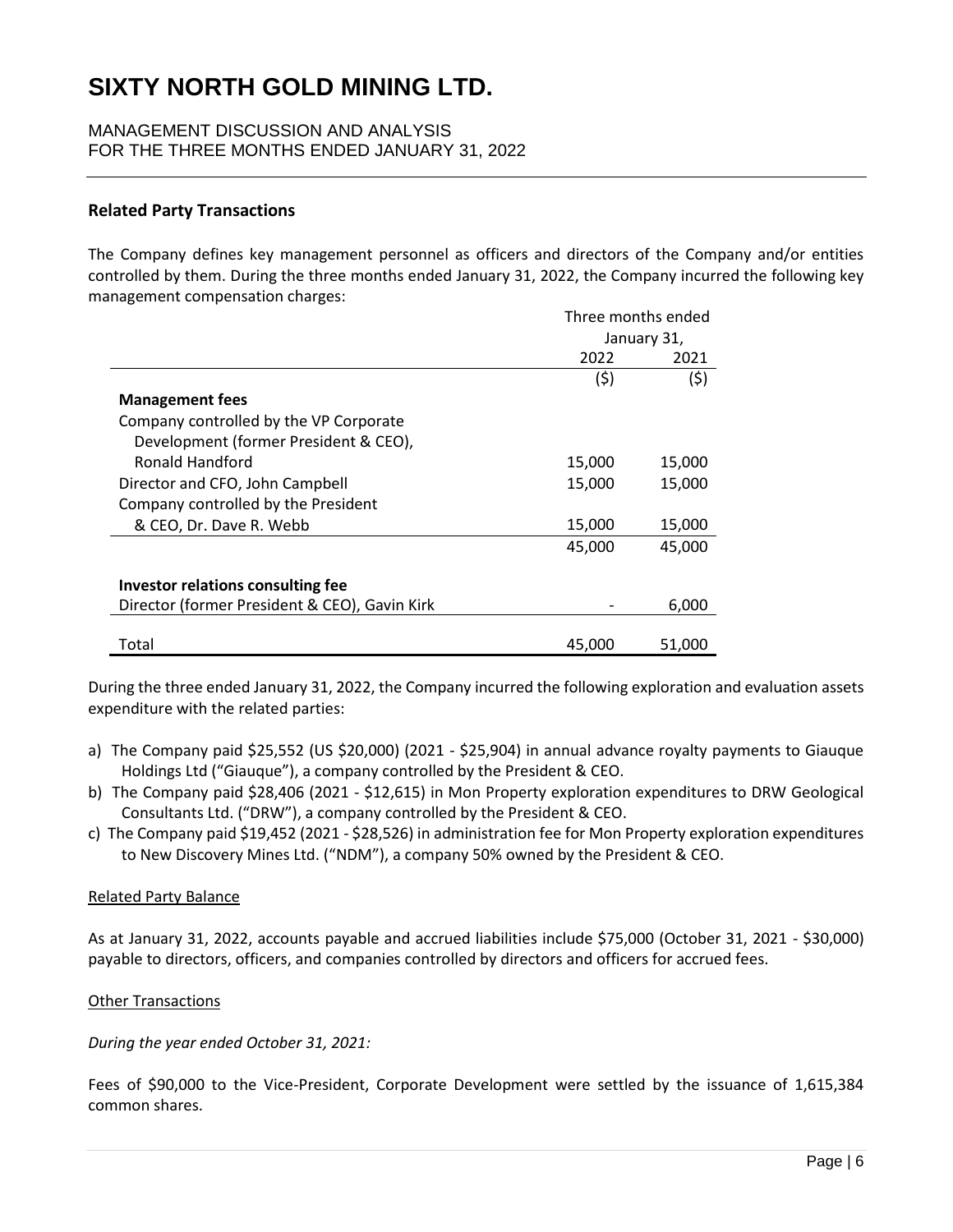## MANAGEMENT DISCUSSION AND ANALYSIS FOR THE THREE MONTHS ENDED JANUARY 31, 2022

Fees of \$90,000 to the Chief Financial Officer were settled by the issuance of 1,615,384 common shares.

Fees of \$51,000 to a director and former President & CEO were settled by issuance of 946,153 common shares.

Fees of \$92,300 to the President & CEO were settled by issuance of 1,661,384 common shares.

On July 9, 2021, the Company closed a tranche of a non-brokered private placement of 21,981,150 units at \$0.065 per unit to raise gross proceeds of \$1,428,775. Each unit consists of one common share and one non-transferable share purchase warrant exercisable at \$0.10 per common share for two years from the issue date. Certain directors and officers of the Company participated in the private placement. The securities have a hold period of four months and one day restricting resale.

On February 19, 2021, the Company closed a non-brokered private placement of 7,012,286 units at \$0.055 per unit to raise gross proceeds of \$385,676. Each unit consists of one common share and one non-transferable share purchase warrant exercisable at \$0.08 per common share for two years from the issue date. Certain directors and officers of the Company participated in the private placement. The securities have a hold period of four months and one day restricting resale.

On November 23, 2020, the Company completed the final tranche of a non-brokered private placement of 3,410,546 units at \$0.065 per unit to raise gross proceeds of \$221,685. Each unit consists of one common share and one non-transferable share purchase warrant exercisable at \$0.10 per common share for two years from the issue date. Certain directors and officers of the Company participated in the private placement. The securities have a hold period of four months and one day restricting resale.

Unless otherwise noted, amounts due to related parties are non-interest bearing, unsecured and have no fixed terms of repayment. The above related party transactions were in the normal course of operations and measured at the exchange amount, which is the amount established and agreed to by the related parties.

## **SUBSEQUENT EVENTS**

The Company advanced \$630,000 for exploration expenditures on the Mon Property, bringing the total eligible exploration expenditures to \$5,678,485.

On March 1, 2022, the Company granted 50,000 options to consultants of the Company. These options have an exercise price of \$0.08 per share and expire on March 1, 2027.

On March 1, 2022, the Company granted 2,000,000 options to a consultant of the Company. These options have an exercise price of \$0.12 per share and expire on March 1, 2024. The options have a vesting period of one year.

On March 1, 2022, the Company granted 2,000,000 options to a consultant of the Company. These options have an exercise price of \$0.08 per share and expire on March 1, 2023.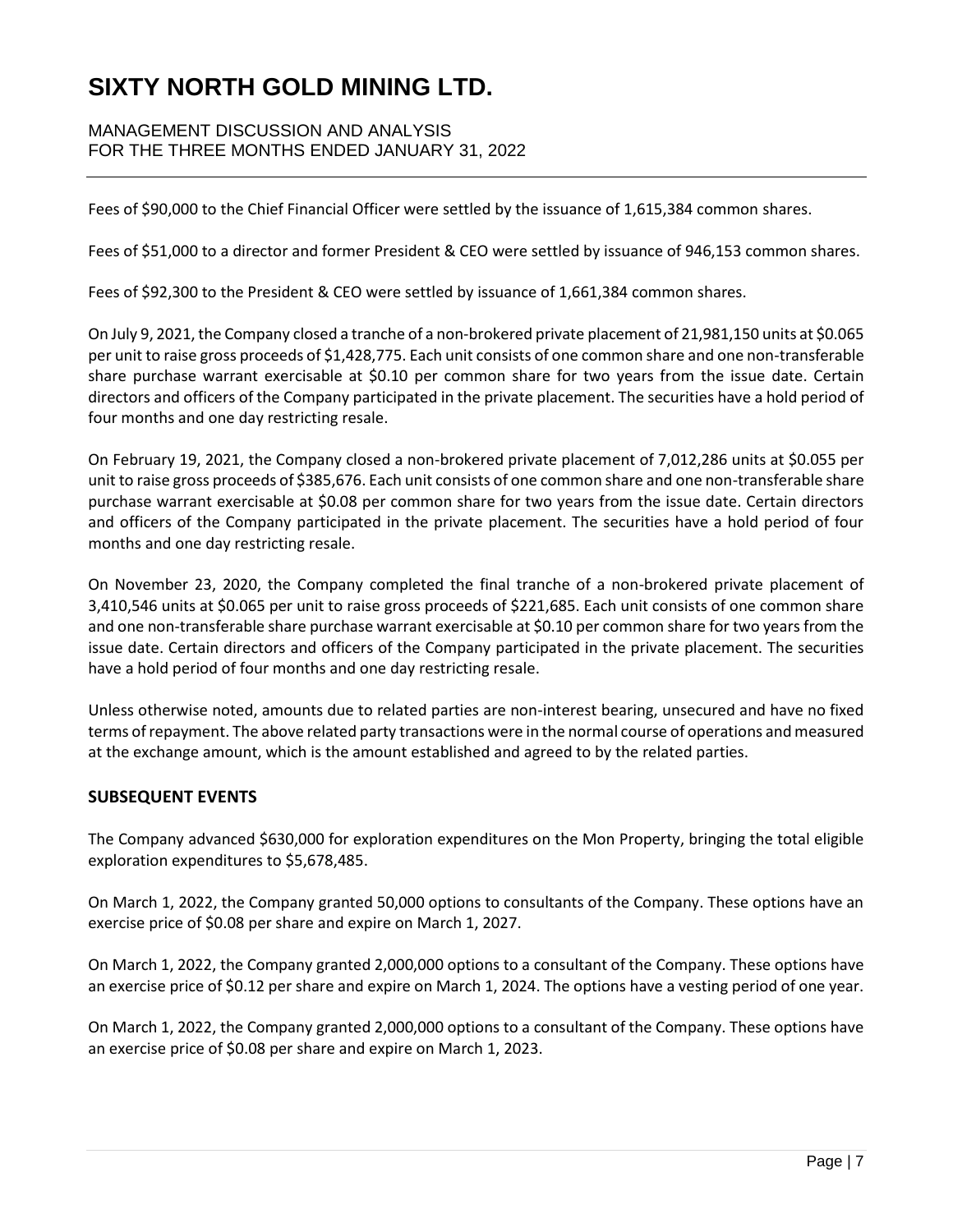### MANAGEMENT DISCUSSION AND ANALYSIS FOR THE THREE MONTHS ENDED JANUARY 31, 2022

#### **Guarantees and Commitments**

Any contractual commitments and guarantees provided are discussed in Note 10 – Commitments, Note 4 – Exploration and Evaluations Assets, and Note 9 - Related Party Transactions and Balances of the financial statements.

#### **Financial Instruments and Risks**

#### Fair Values and Classifications

The Company's financial instruments consist of cash and accounts payable. Financial instruments are classified into one of the following categories: FVTPL, FVTOCI, or amortized cost. The carrying values of the Company's financial instruments are classified into the following categories:

| <b>Financial Instrument</b> | Category       | January 31, 2022    Qctober 31, 2021 |             |
|-----------------------------|----------------|--------------------------------------|-------------|
| Cash                        | FVTPL          | 716.976                              | \$1,191,995 |
| Accounts payable            | Amortized cost | 22.957                               | 16,715      |

The Company measures certain financial instruments and other items at fair value. To determine the fair value, the Company uses the fair value hierarchy for inputs used in measuring fair value that maximizes the use of observable inputs and minimizes the use of unobservable inputs by requiring that the most observable inputs be used when available. Observable inputs are inputs market participants would use to value an asset or liability and are developed based on market data obtained from independent sources. Unobservable inputs are inputs based on assumptions about the factors market participants would use to value an asset or liability. The three levels of inputs that may be used to measure fair value are as follows:

- Level 1 Observable inputs such as quoted prices in active markets;
- Level 2 Inputs, other than the quoted prices in active markets, that are observable either directly or indirectly; and
- Level 3 Unobservable inputs in which there is little or no market data, which require the reporting entity to develop its own assumptions.

Assets and liabilities are classified based on the lowest level of input that is significant to the fair value measurements. Changes in the observability of valuation inputs may result in a reclassification of levels for certain securities within the fair value hierarchy.

The fair value of cash is measured on the statement of financial position using level 1 of the fair value hierarchy. The fair values of accounts payable and due to contractor approximate their respective carrying values because of their immediate or short-term nature.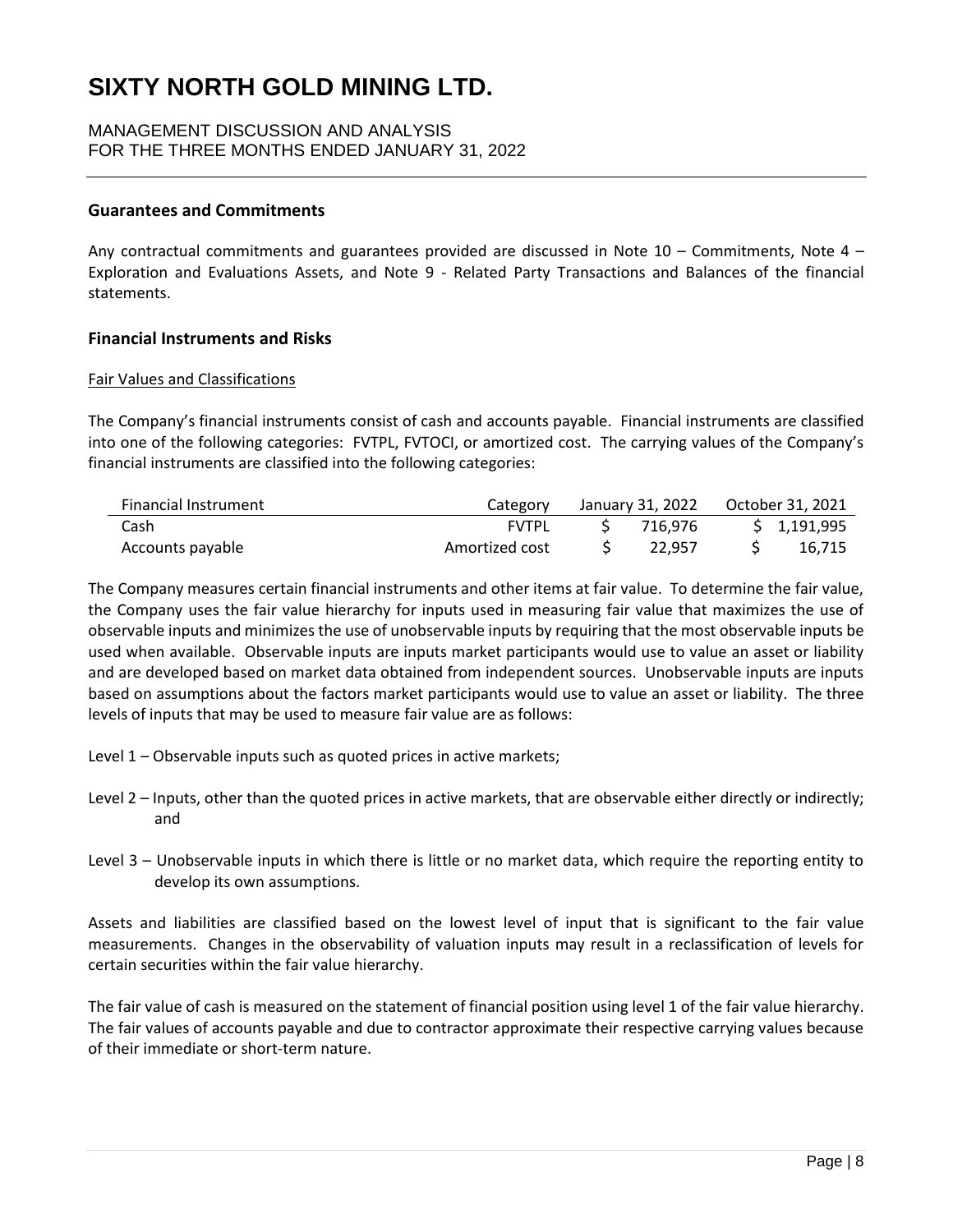## MANAGEMENT DISCUSSION AND ANALYSIS FOR THE THREE MONTHS ENDED JANUARY 31, 2022

### Financial Instrument Risk Exposure

The Company's financial instruments are exposed to certain financial risks, including credit risk, currency risk and liquidity risk.

(a) Credit risk

Credit risk is the risk of financial loss to the Company if a counterparty to a financial instrument fails to meet its contractual obligations and arises principally from the Company's cash and accounts receivable. The carrying amount of the financial assets represents the maximum credit exposure. The Company limits its exposure to credit risk on cash by placing these financial instruments with reputable and major financial institutions.

(b) Currency risk

The Company's expenses are denominated in Canadian dollars. The Company's corporate office is based in Canada and current exposure to rate fluctuations is minimal. The Company does not have significant foreign currency denominated monetary liabilities.

(c) Liquidity risk

Liquidity risk is associated with the inability to meet obligations as they become due and is minimized by maintaining sufficient cash and deposit balances to cover operating and exploration costs over a reasonable future period.

## **Outstanding Share Data**

The Company has authorized an unlimited number of common shares without par value.

As of the date of the MD&A, 144,784,102 common shares were issued and outstanding.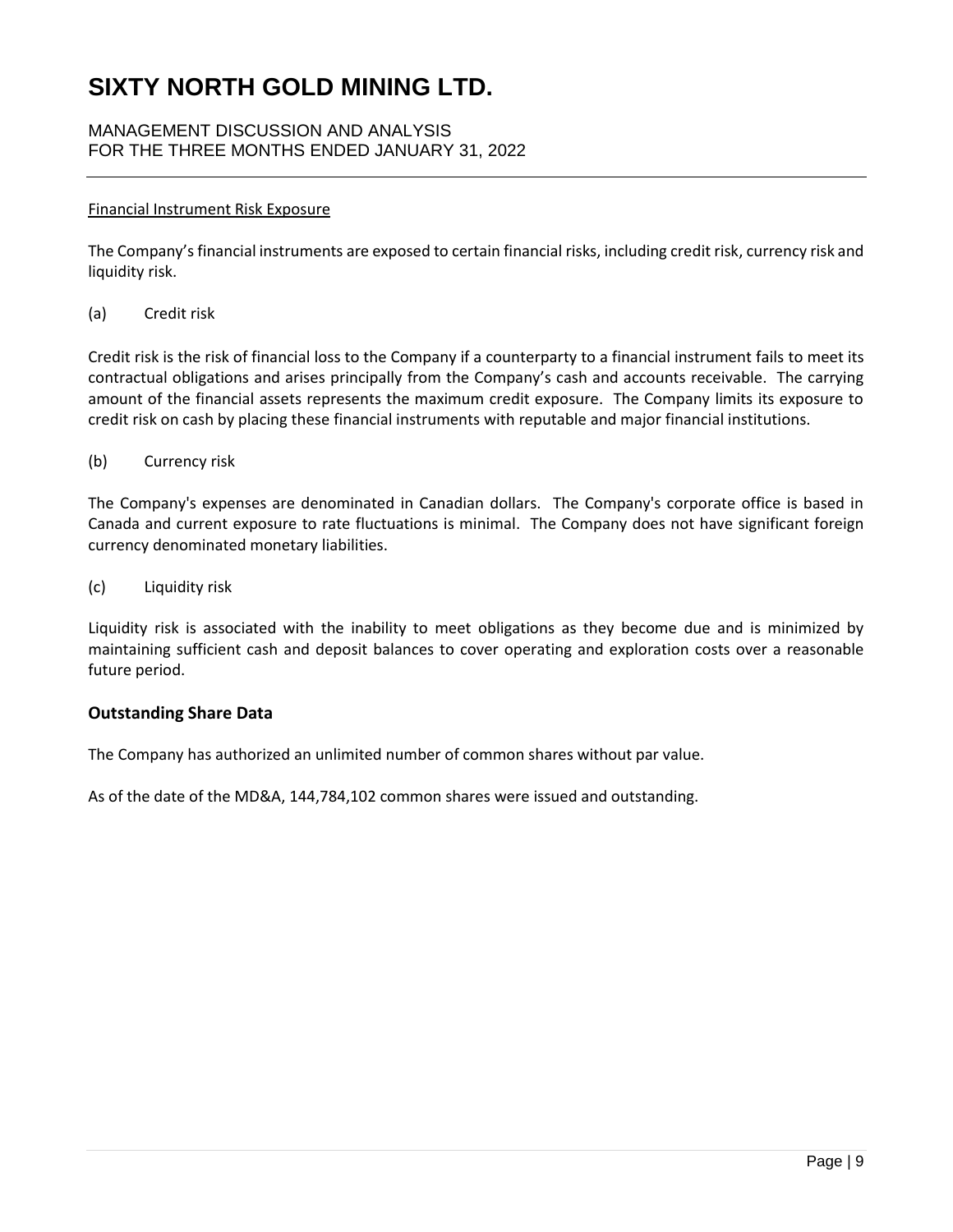## MANAGEMENT DISCUSSION AND ANALYSIS FOR THE THREE MONTHS ENDED JANUARY 31, 2022

| <b>Number of Warrants</b> | <b>Exercise Price</b> | <b>Expiry Date</b> |
|---------------------------|-----------------------|--------------------|
| 3,520,000                 | \$0.075               | July 2, 2022       |
| 14,939,600                | \$0.075               | August 13, 2022    |
| 2,397,300                 | \$0.10                | October 29, 2022   |
| 3,497,541                 | \$0.10                | November 23, 2022  |
| 7,092,286                 | \$0.08                | February 19, 2023  |
| 2,220,000                 | \$0.08                | March 5, 2023      |
| 22,105,150                | \$0.10                | July 9, 2023       |
| 10,800,000                | \$0.075               | August 11, 2023    |
| 12,187,044                | \$0.10                | August 12, 2023    |
| 6,360,000                 | \$0.10                | August 30, 2024    |
| 85,118,921                |                       |                    |

The outstanding warrants are as follows:

The outstanding and exercisable options are as follows:

| Number of                  | Number of                  |                       |                    |
|----------------------------|----------------------------|-----------------------|--------------------|
| <b>Outstanding Options</b> | <b>Exercisable Options</b> | <b>Exercise Price</b> | <b>Expiry Date</b> |
| 300,000                    | 300,000                    | \$0.10                | September 21, 2021 |
| 2,000,000                  | 2,000,000                  | \$0.08                | March 1, 2023      |
| 1,850,000                  | 1,850,000                  | \$0.15                | April 17, 2023     |
| 1,025,000                  | 1,025,000                  | \$0.20                | June 20, 2023      |
| 125,000                    | 125,000                    | \$0.20                | August 31, 2023    |
| 2,000,000                  | $\overline{\phantom{a}}$   | \$0.12                | March 1, 2024      |
| 500,000                    | 500,000                    | \$0.05                | June 20, 2024      |
| 400,000                    | 400,000                    | \$0.075               | October 18, 2024   |
| 2,200,000                  | 2,200,000                  | \$0.08                | August 24, 2025    |
| 1,250,000                  | 1,250,000                  | \$0.10                | August 31, 2026    |
| 50,000                     | 50,000                     | \$0.08                | March 1, 2027      |
| 11,700,000                 | 9,700,000                  |                       |                    |

## **Management's Responsibility for Financial Statements**

Information provided in this report, including the consolidated financial statements, is the responsibility of management. In the preparation of these statements, estimates are sometimes necessary to make a determination of future value for certain assets or liabilities. Management believes that such estimates have been based on careful judgments and have been properly reflected in the consolidated financial statements. Management maintains a system of internal controls to provide reasonable assurance that the Company's assets are safeguarded and to facilitate the preparation of relevant and timely information.